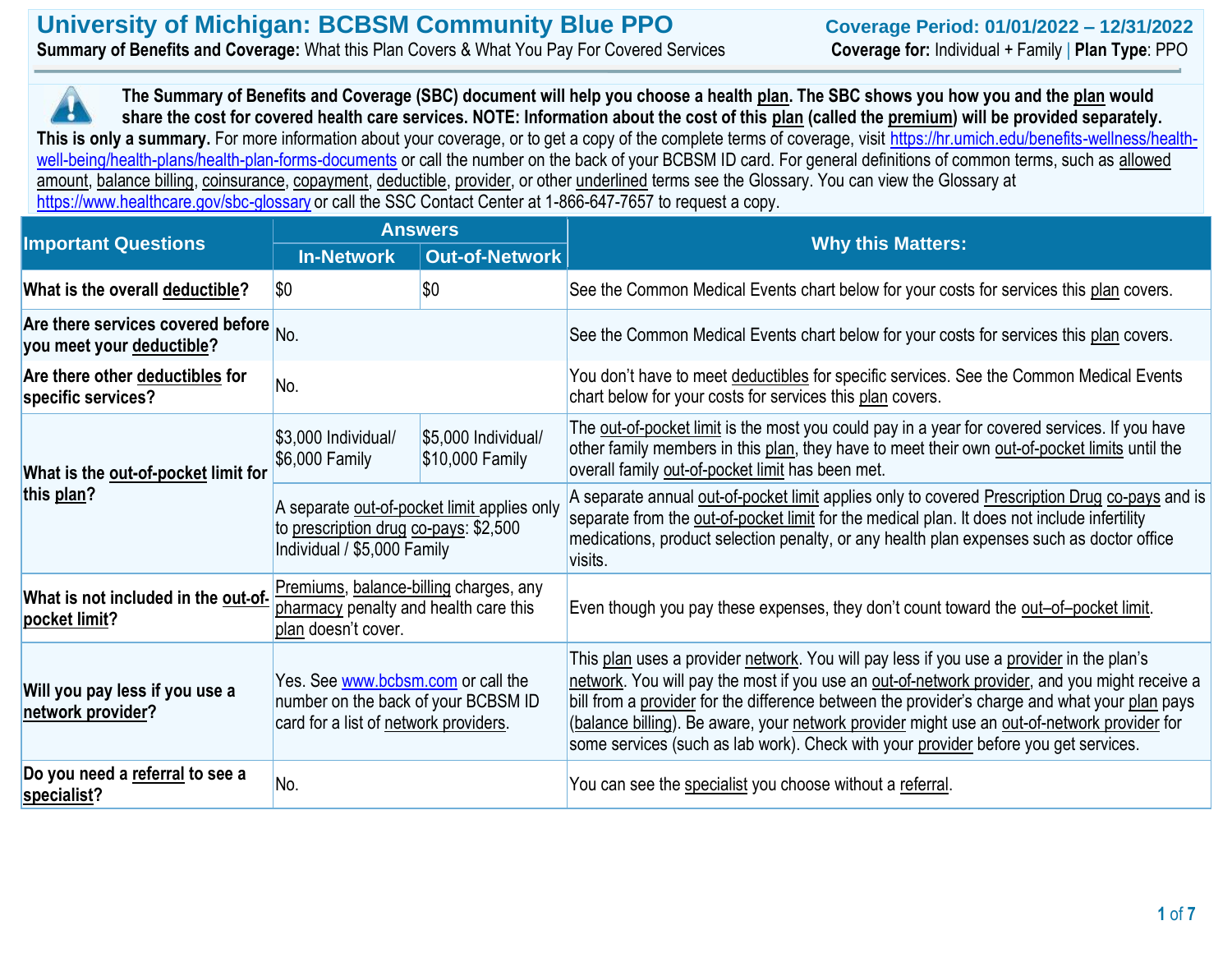

All **copayment** and **coinsurance** costs shown in this chart are after your **deductible** has been met, if a **deductible** applies.

|                                                           |                                                     |                                                                                     | <b>What You Will Pay</b>                                                    | Limitations, Exceptions, & Other Important<br><b>Information</b>                                                                                                     |  |
|-----------------------------------------------------------|-----------------------------------------------------|-------------------------------------------------------------------------------------|-----------------------------------------------------------------------------|----------------------------------------------------------------------------------------------------------------------------------------------------------------------|--|
| <b>Common Medical Event</b>                               | <b>Services You May Need</b>                        | <b>In-Network Provider</b><br>(You will pay the least)                              | <b>Out-of-Network Provider</b><br>(You will pay the most)                   |                                                                                                                                                                      |  |
|                                                           | Primary care visit to treat<br>an injury or illness | \$25 copay/office visit                                                             | 50% coinsurance                                                             | None                                                                                                                                                                 |  |
|                                                           | Specialist visit                                    | \$30 copay/visit                                                                    | 50% coinsurance                                                             | None                                                                                                                                                                 |  |
| If you visit a health care<br>provider's office or clinic | Other practitioner office<br>visit                  | \$25 copay/office visit for<br>chiropractic and osteopathic<br>manipulative therapy | 50% coinsurance for chiropractic<br>and osteopathic manipulative<br>therapy | Limited to a combined maximum of 24 visits per<br>member per calendar year for chiropractic and<br>osteopathic manipulative therapy.<br>Acupuncture not covered.     |  |
|                                                           | Preventive care/<br>screening/<br>immunization      | No Charge                                                                           | Not covered                                                                 | You may have to pay for services that aren't<br>preventive. Ask your provider if the services you<br>need are preventive. Then check what your plan<br>will pay for. |  |
| If you have a test                                        | Diagnostic test (x-ray,<br>blood work)              | No Charge                                                                           | 50% coinsurance                                                             | None                                                                                                                                                                 |  |
|                                                           | Imaging (CT/PET scans,<br>MRI <sub>s</sub> )        | No Charge                                                                           | 50% coinsurance                                                             | May require preauthorization                                                                                                                                         |  |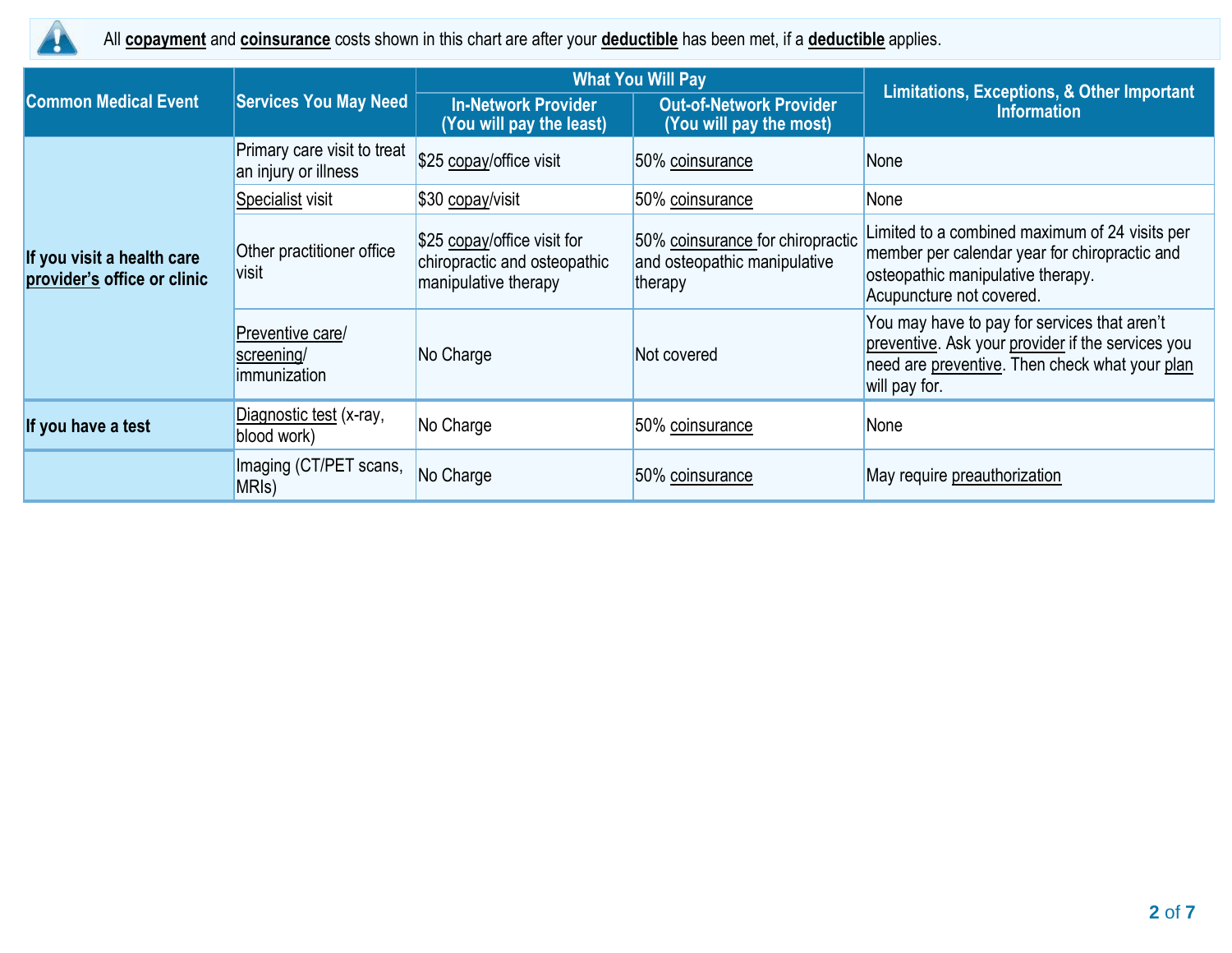|                                                                                                                                                                                                                                                                                 |                                                   | <b>What You Will Pay</b>                                                                                                                                                                                     |                                                                                                                                                                                                                | <b>Limitations, Exceptions, &amp; Other Important</b>                                                                                                                                                                                                                                            |  |  |
|---------------------------------------------------------------------------------------------------------------------------------------------------------------------------------------------------------------------------------------------------------------------------------|---------------------------------------------------|--------------------------------------------------------------------------------------------------------------------------------------------------------------------------------------------------------------|----------------------------------------------------------------------------------------------------------------------------------------------------------------------------------------------------------------|--------------------------------------------------------------------------------------------------------------------------------------------------------------------------------------------------------------------------------------------------------------------------------------------------|--|--|
| <b>Common Medical Event</b>                                                                                                                                                                                                                                                     | <b>Services You May Need</b>                      | <b>In-Network Provider</b><br>(You will pay the least)                                                                                                                                                       | <b>Out-of-Network Provider</b><br>(You will pay the most)                                                                                                                                                      | <b>Information</b>                                                                                                                                                                                                                                                                               |  |  |
| If you need drugs to treat<br>your illness or condition                                                                                                                                                                                                                         | Generic drugs                                     | Retail co-pay:<br>\$10 (1-34 day supply)<br>\$20 (35-60 day supply)<br>\$30 (61-90 day supply)<br>Mail order co-pay:<br>\$20 (61-90 day supply)<br><b>Specialty Drug* co-pay:</b><br>\$10 (1-34 day supply)  | - You will have to pay the<br>full cost of the drug and<br>file a claim with Magellan<br>RX for reimbursement.<br>Claims must be filed<br>within 90 days of fill.<br>- Non-network<br>reimbursement is limited | You may purchase up to 90 day supplies<br>of medication from NoviXus mail order or<br>a retail pharmacy.<br>- Prescriptions cannot be refilled before<br>75% use.<br>Some drugs are subject to quantity limits.<br>Certain drugs and supplies are excluded<br>from the plan or require prior     |  |  |
| <b>NOTE: Magellan RX</b><br><b>Management administers</b><br>the University of Michigan<br><b>Prescription Drug Plan.</b><br><b>NoviXus Pharmacy</b><br>Services administers mail<br>order services.<br>More information about<br>prescription drug coverage<br>is available at | Preferred brand drugs                             | Retail co-pay:<br>\$20 (1-34 day supply)<br>\$40 (35-60 day supply)<br>\$60 (61-90 day supply)<br>Mail order co-pay:<br>\$40 (61-90 day supply)<br>Specialty Drug* co-pay:<br>\$20 (1-34 day supply)         | to a 34-day supply.<br>- You will be reimbursed<br>based on the contracted<br>price that a participating<br>pharmacy would charge<br>for the same drug, minus<br>your co-pay amount.                           | authorization.<br>Coverage is available for a select list of<br>self-administered fertility agents (oral and<br>injectable) subject to a maximum of five<br>prescription fills per eligible family per<br>lifetime.<br>\$0 co-pay for select insulin and<br>preventive medications in compliance |  |  |
|                                                                                                                                                                                                                                                                                 | Non-preferred brand drugs                         | Retail co-pay:<br>\$45 (1-34 day supply)<br>\$90 (35-60 day supply)<br>\$135 (61-90 day supply)<br>Mail order co-pay:<br>\$90 (61-90 day supply)<br><b>Specialty Drug* co-pay:</b><br>\$45 (1-34 day supply) |                                                                                                                                                                                                                | with the Affordable Care Act. Listing<br>available at: hr.umich.edu/zero-copay-<br>drug-list                                                                                                                                                                                                     |  |  |
| hr.umich.edu/prescription-<br>drug-plan.                                                                                                                                                                                                                                        | *Specialty drugs                                  | Medications indicated as<br>Specialty on the U-M<br>Prescription Drug Plan<br>Formulary will only be<br>covered when filled at a<br>designated Specialty<br>pharmacy.<br>hr.umich.edu/formulary              | Specialty drugs are limited<br>to 34 day supplies.<br>Exception: a 90-day supply<br>is allowed for<br>immunosuppressives and<br>antiretroviral medications.                                                    |                                                                                                                                                                                                                                                                                                  |  |  |
| If you have outpatient<br>surgery                                                                                                                                                                                                                                               | Facility fee (e.g., ambulatory<br>surgery center) | No Charge                                                                                                                                                                                                    | 50% coinsurance                                                                                                                                                                                                | None                                                                                                                                                                                                                                                                                             |  |  |
|                                                                                                                                                                                                                                                                                 | Physician/surgeon fees                            | No Charge                                                                                                                                                                                                    | 50% coinsurance                                                                                                                                                                                                | None                                                                                                                                                                                                                                                                                             |  |  |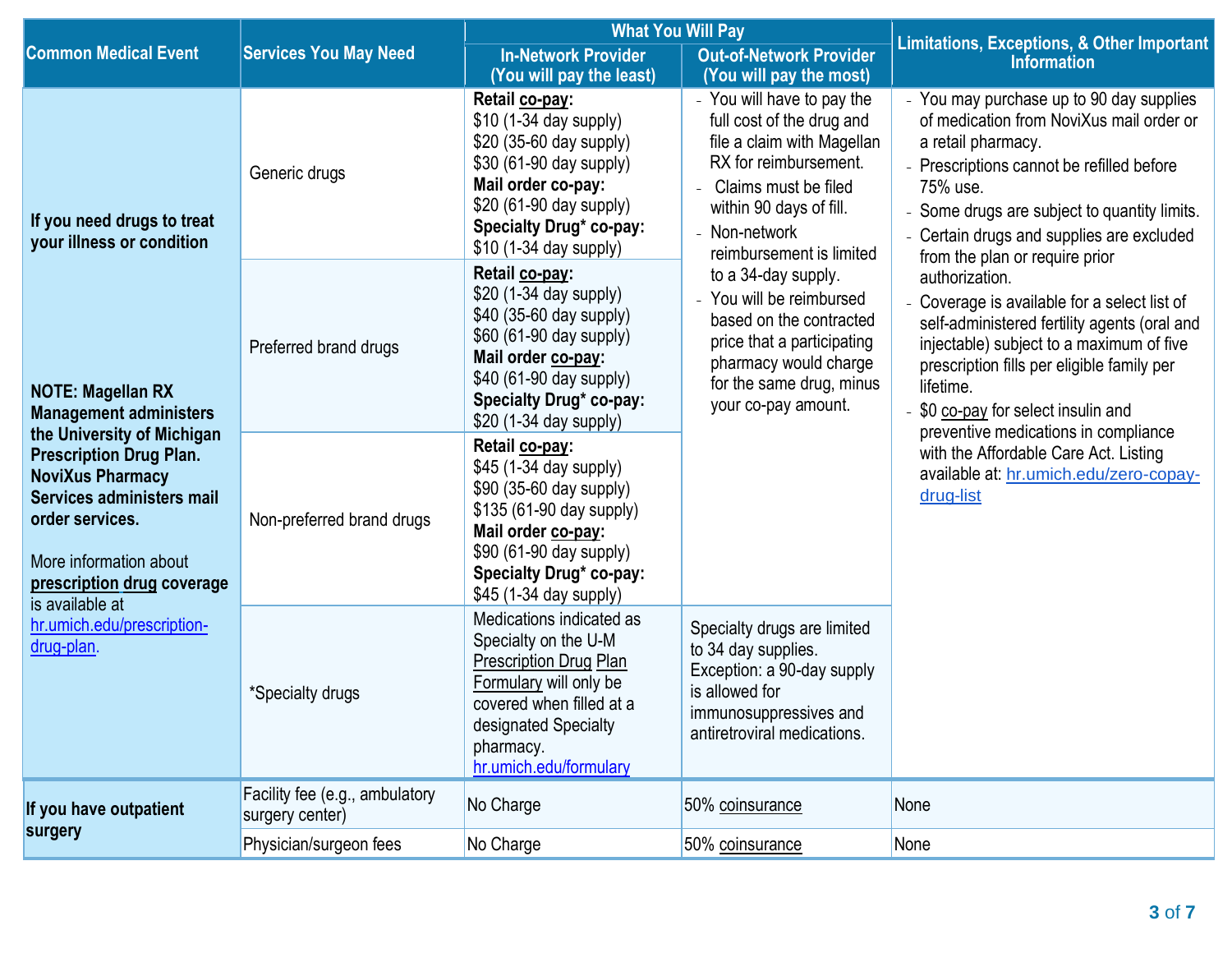|                                                                      |                                              |                                                                                                                  | <b>What You Will Pay</b>                                                                                                  | <b>Limitations, Exceptions, &amp; Other Important</b>                                                                                                                                       |  |
|----------------------------------------------------------------------|----------------------------------------------|------------------------------------------------------------------------------------------------------------------|---------------------------------------------------------------------------------------------------------------------------|---------------------------------------------------------------------------------------------------------------------------------------------------------------------------------------------|--|
| <b>Common Medical Event</b>                                          | <b>Services You May Need</b>                 | <b>In-Network Provider</b><br>(You will pay the least)                                                           | <b>Out-of-Network Provider</b><br>(You will pay the most)                                                                 | <b>Information</b>                                                                                                                                                                          |  |
|                                                                      | Emergency room care                          | \$100 copay/visit                                                                                                | \$100 copay/visit                                                                                                         | Copay waived if admitted or for an accidental<br>injury.                                                                                                                                    |  |
| If you need immediate<br>medical attention                           | Emergency medical<br>transportation          | No Charge                                                                                                        | No Charge                                                                                                                 | Mileage limits apply                                                                                                                                                                        |  |
|                                                                      | Urgent care                                  | \$25 copay/visit                                                                                                 | 50% coinsurance                                                                                                           | None                                                                                                                                                                                        |  |
| If you have a hospital stay                                          | Facility fee (e.g., hospital room)           | No Charge                                                                                                        | 50% coinsurance                                                                                                           | Preauthorization may be required                                                                                                                                                            |  |
|                                                                      | Physician/surgeon fee                        | No Charge                                                                                                        | 50% coinsurance                                                                                                           | None                                                                                                                                                                                        |  |
| If you need mental health,<br>behavioral health, or                  | <b>Outpatient services</b>                   | \$25 copay/visit                                                                                                 | 50% coinsurance                                                                                                           | Your cost share may be different for services<br>performed in an office setting                                                                                                             |  |
| substance abuse services                                             | Inpatient services                           | No Charge                                                                                                        | 50% coinsurance                                                                                                           | Preauthorization is required.                                                                                                                                                               |  |
|                                                                      | Office visits                                | Prenatal: No Charge<br>Postnatal: No Charge                                                                      | Prenatal: 50% coinsurance<br>Postnatal: 50% coinsurance                                                                   | Maternity care may include services described<br>elsewhere in the SBC (i.e. tests) and cost<br>share may apply.                                                                             |  |
| If you are pregnant                                                  | Childbirth/delivery professional<br>services | No Charge                                                                                                        | 50% coinsurance                                                                                                           | None                                                                                                                                                                                        |  |
|                                                                      | Childbirth/delivery facility<br>services     | No Charge                                                                                                        | 50% coinsurance                                                                                                           | None                                                                                                                                                                                        |  |
|                                                                      | Home health care                             | No Charge                                                                                                        | No Charge                                                                                                                 | Preauthorization is required.                                                                                                                                                               |  |
|                                                                      | <b>Rehabilitation services</b>               | \$25 copay/visit                                                                                                 | 50% coinsurance                                                                                                           | Physical, Speech and Occupational Therapy is<br>limited to a combined maximum of 60 visits<br>per member, per calendar year.                                                                |  |
| If you need help recovering<br>or have other special health<br>needs | <b>Habilitation services</b>                 | No Charge for Applied<br>Behavioral Analysis;<br>\$25 copay for Physical,<br>Speech and Occupational<br>Therapy* | No Charge for Applied<br><b>Behavioral Analysis</b><br>50% coinsurance for Physical<br>Speech and Occupational<br>Therapy | Applied behavioral analysis (ABA) treatment<br>for Autism - when rendered by an approved<br>board-certified behavioral analyst - is covered<br>through age 18, subject to preauthorization. |  |
|                                                                      | Skilled nursing care                         | No Charge                                                                                                        | No Charge                                                                                                                 | Preauthorization is required. Limited to 120<br>days per member per calendar year                                                                                                           |  |
|                                                                      | Durable medical equipment                    | No Charge                                                                                                        | No Charge                                                                                                                 | Excludes bath, exercise and deluxe equipment<br>and comfort and convenience items.<br>Prescription required.                                                                                |  |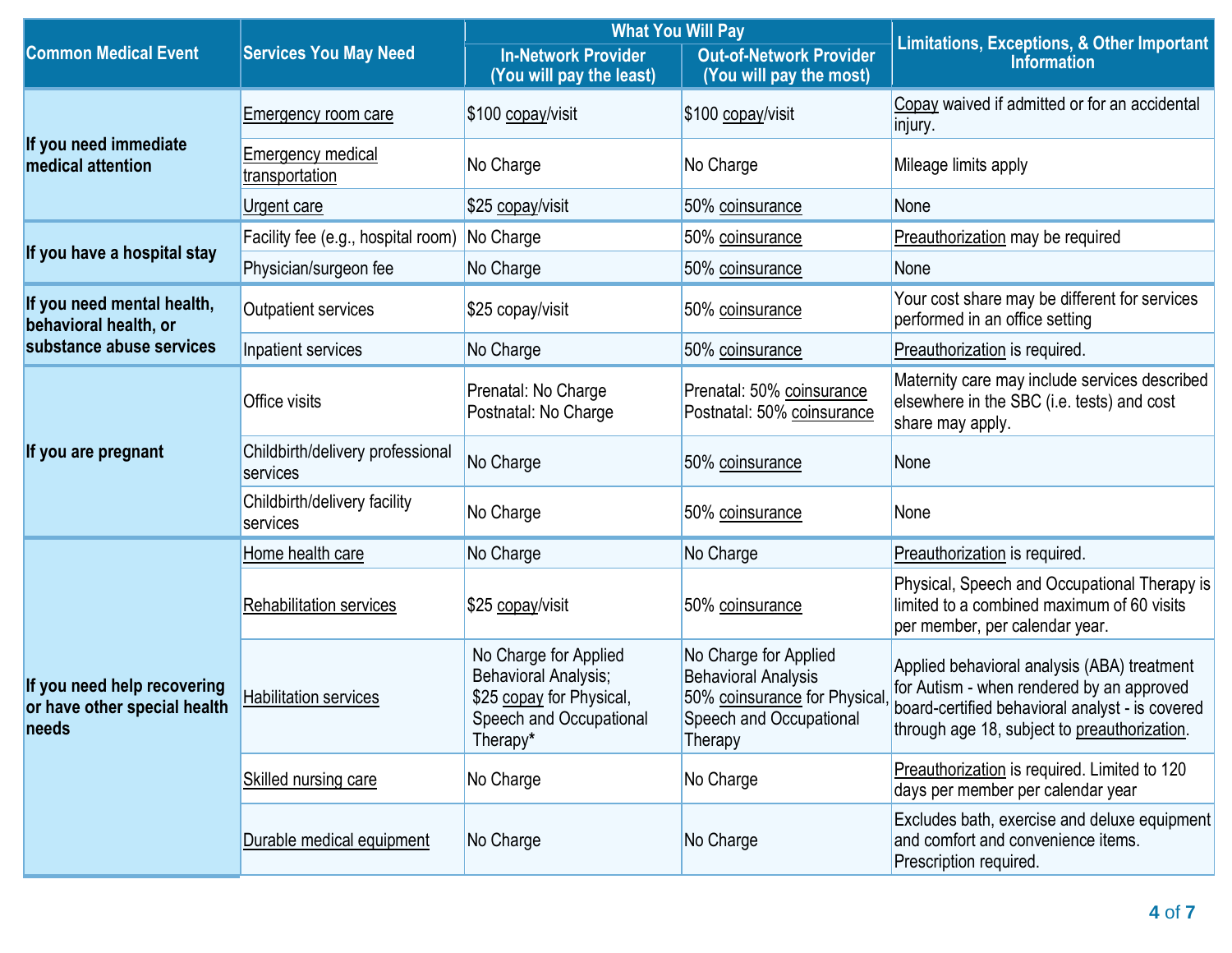|                             |                              | <b>What You Will Pay</b>                               |                                                           | Limitations, Exceptions, & Other Important        |
|-----------------------------|------------------------------|--------------------------------------------------------|-----------------------------------------------------------|---------------------------------------------------|
| <b>Common Medical Event</b> | <b>Services You May Need</b> | <b>In-Network Provider</b><br>(You will pay the least) | <b>Out-of-Network Provider</b><br>(You will pay the most) | <b>Information</b>                                |
|                             | Hospice services             | $No$ Charge                                            | No Charge                                                 | Preauthorization is required. Visit limits apply. |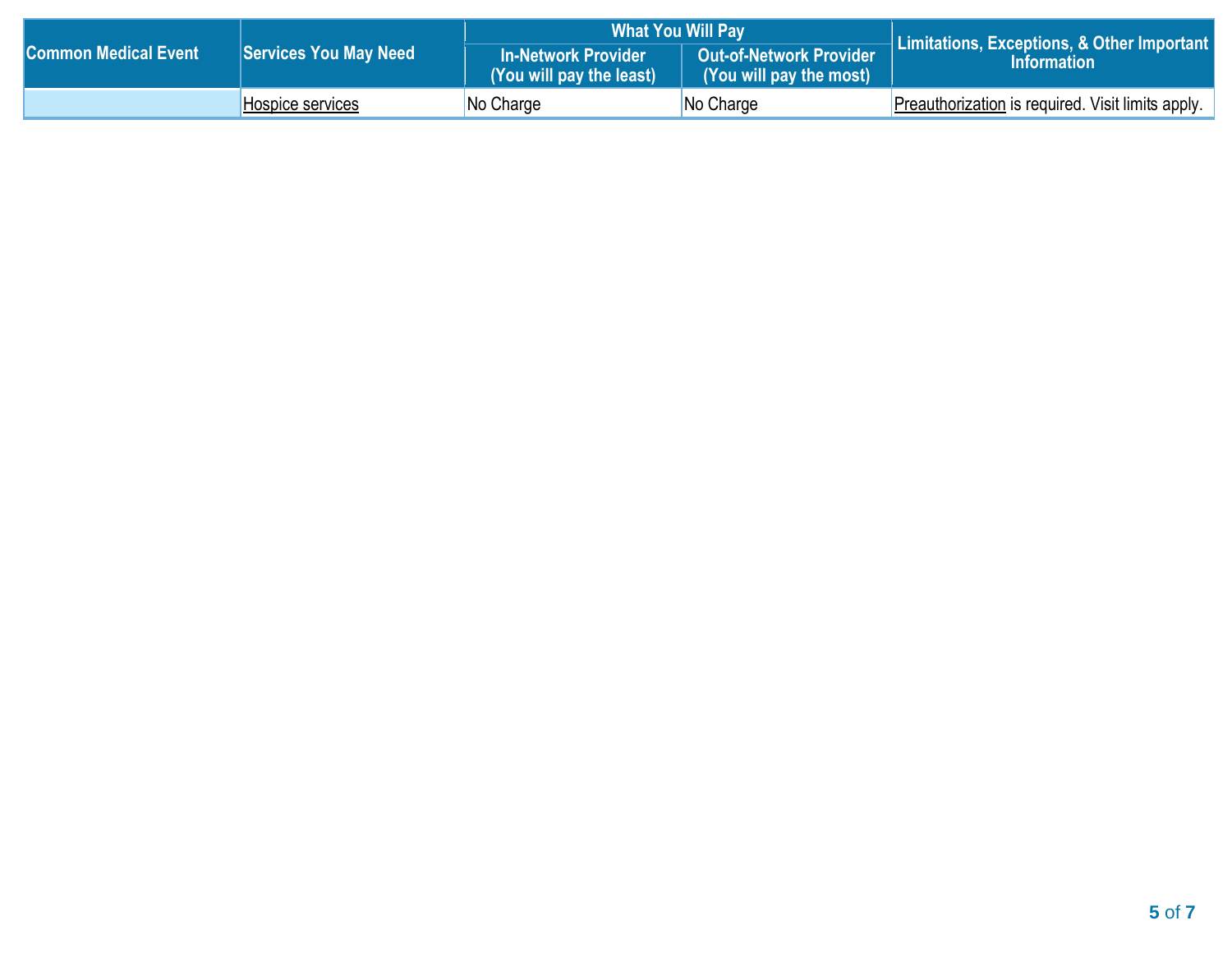|                                                        |                                                                                        | <b>What You Will Pay</b> |                                                              | Limitations, Exceptions, & Other Important           |  |
|--------------------------------------------------------|----------------------------------------------------------------------------------------|--------------------------|--------------------------------------------------------------|------------------------------------------------------|--|
| <b>Common Medical Event</b>                            | <b>Services You May Need</b><br><b>In-Network Provider</b><br>(You will pay the least) |                          | <b>Out-of-Network Provider</b><br>(You will pay the most)    | <b>Information</b>                                   |  |
| If your child needs dental or<br>eye care              | Children's eye exam                                                                    | No charge                | 50% coinsurance up to<br>annual maximum of \$40 per<br>lexam | Limited to one routine eye exam per calendar<br>vear |  |
| For more information on<br>pediatric vision or dental, | Children's glasses                                                                     | Not Covered              | Not Covered                                                  | None                                                 |  |
| contact your plan administrator                        | Children's dental check-up                                                             | Not Covered              | Not Covered                                                  | None                                                 |  |

| <b>Excluded Services &amp; Other Covered Services:</b><br>Services Your Plan Generally Does NOT Cover (Check your policy or plan document for more information and a list of any other excluded services.) |           |                                                                                                                              |  |                      |  |  |
|------------------------------------------------------------------------------------------------------------------------------------------------------------------------------------------------------------|-----------|------------------------------------------------------------------------------------------------------------------------------|--|----------------------|--|--|
| Acupuncture treatment                                                                                                                                                                                      | $\bullet$ | Glasses                                                                                                                      |  | Routine foot care    |  |  |
| Cosmetic surgery                                                                                                                                                                                           | $\bullet$ | Long term care                                                                                                               |  | Weight loss programs |  |  |
| Dental care (Adult)                                                                                                                                                                                        |           |                                                                                                                              |  |                      |  |  |
|                                                                                                                                                                                                            |           | Other Covered Services (Limitations may apply to these services. This isn't a complete list. Please see your plan document.) |  |                      |  |  |
| <b>Bariatric surgery</b>                                                                                                                                                                                   | $\bullet$ | Habilitation                                                                                                                 |  | Private-duty nursing |  |  |
| Chiropractic care                                                                                                                                                                                          |           | Hearing aids                                                                                                                 |  | Routine eye care     |  |  |
| Coverage provided outside the United States.<br>See http://provider.bcbs.com                                                                                                                               | $\bullet$ | Infertility treatment                                                                                                        |  |                      |  |  |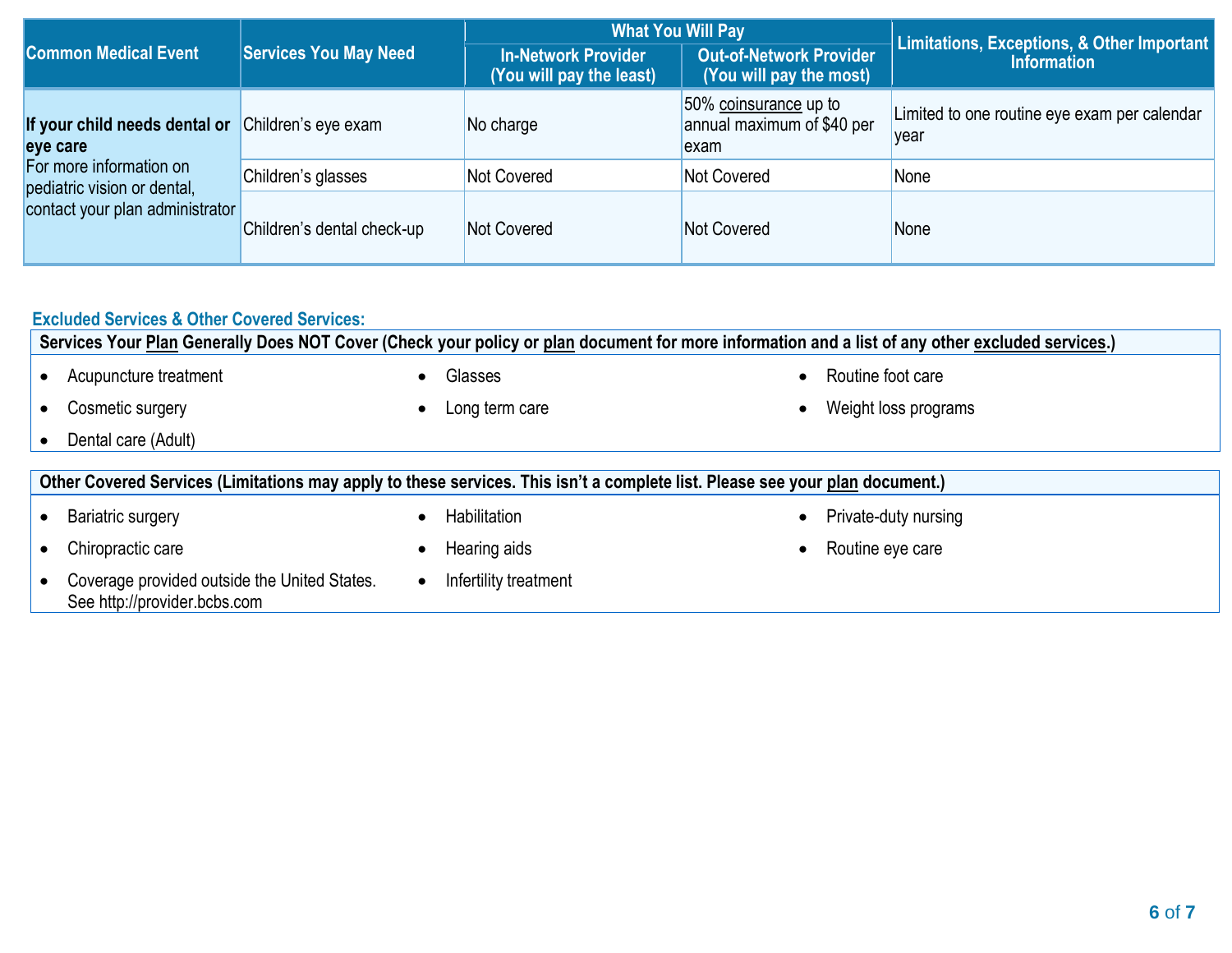Your Rights to Continue Coverage: There are agencies that can help if you want to continue your coverage after it ends. The contact information for those agencies is: Department of Labor's Employee Benefits Security Administration at 1-866-444-3272 o[r www.dol.gov/ebsa/healthreform,](http://www.dol.gov/ebsa/healthreform) or the Department of Health and Human Services, Center for Consumer Information and Human Services, Center for Consumer Information and Insurance Oversight, at 1-877-267-2323 x61565 or [www.cciio.cms.gov](http://www.cciio.cms.gov/) or by calling the number on the back of your BCBSM ID card. Other coverage options may be available to you too, including buying individual insurance coverage through the Health Insurance Marketplace. For more information about the Marketplace, visit [www.HealthCare.gov](http://www.healthcare.gov/) or call 1-800-318-2596.

Your Grievance and Appeals Rights: There are agencies that can help if you have a complaint against your plan for a denial of a claim. This complaint is called a grievance or appeal. For more information about your rights, look at the explanation of benefits you will receive for that medical claim. Your plan documents also provide complete information to submit a claim, appeal, or a grievance for any reason to your plan. For more information about your rights, this notice, or assistance, contact Blue Cross® and Blue Shield<sup>®</sup> of Michigan by calling the number on the back of your BCBSM ID card.

Additionally, a consumer assistance program can help you file your appeal. Contact the Michigan Health Insurance Consumer Assistance Program (HICAP) Department of Insurance and Financial Services, P. O. Box 30220, Lansing, MI 48909-7720 o[r http://www.michigan.gov/difs](http://www.michigan.gov/difs) o[r difs-HICAP@michigan.gov](mailto:difs-HICAP@michigan.gov)

### **Does this plan provide Minimum Essential Coverage? Yes**

[Minimum Essential Coverage g](https://www.healthcare.gov/sbc-glossary/#minimum-essential-coverage)enerally includes plans, health insurance available through the Marketplace or other individual market policies, Medicare, Medicaid, CHIP, TRICARE, and certain other coverage. If you are eligible for certain types of [Minimum Essential Coverage,](https://www.healthcare.gov/sbc-glossary/#minimum-essential-coverage) you may not be eligible for the premium tax credit.

### **Does this plan meet the Minimum Value Standards? Yes**

If your [plan](https://www.healthcare.gov/sbc-glossary/#plan) doesn't meet the [Minimum Value Standards,](https://www.healthcare.gov/sbc-glossary/#minimum-value-standard) you may be eligible for a [premium tax credit t](https://www.healthcare.gov/sbc-glossary/#premium-tax-credits)o help you pay for a [plan t](https://www.healthcare.gov/sbc-glossary/#plan)hrough th[e Marketplace.](https://www.healthcare.gov/sbc-glossary/#marketplace)

### **Language Access Services:**

For assistance in a language below please call the number on the back of your BCBSM ID card.

SPANISH (Español): Para ayuda en español, llame al número de servicio al cliente que se encuentra en este aviso ó en el reverso de su tarjeta de identificación.

TAGALOG (Tagalog): Para sa tulong sa wikang Tagalog, mangyaring tumawag sa numero ng serbisyo sa mamimili na nakalagay sa likod ng iyong pagkakakilanlan kard o sa paunawang ito.

CHINESE (中文): 要获取中文帮助, 请致电您的身份识别卡背面或本通知提供的客户服务号码。

NAVAJO (Dine): Taa'dineji'keego shii'kaa'ahdool'wool ninizin'goo, beesh behane'e naal'tsoos bikii sin'dahiigii binii'deehgo eeh'doodago di'naaltsoo bikaiigii bichi'hoodillnii.

**––––––––––––––––––––––***To see examples of how this plan might cover costs for a sample medical situation, see the next section. –––––––––––***–––––––––––**